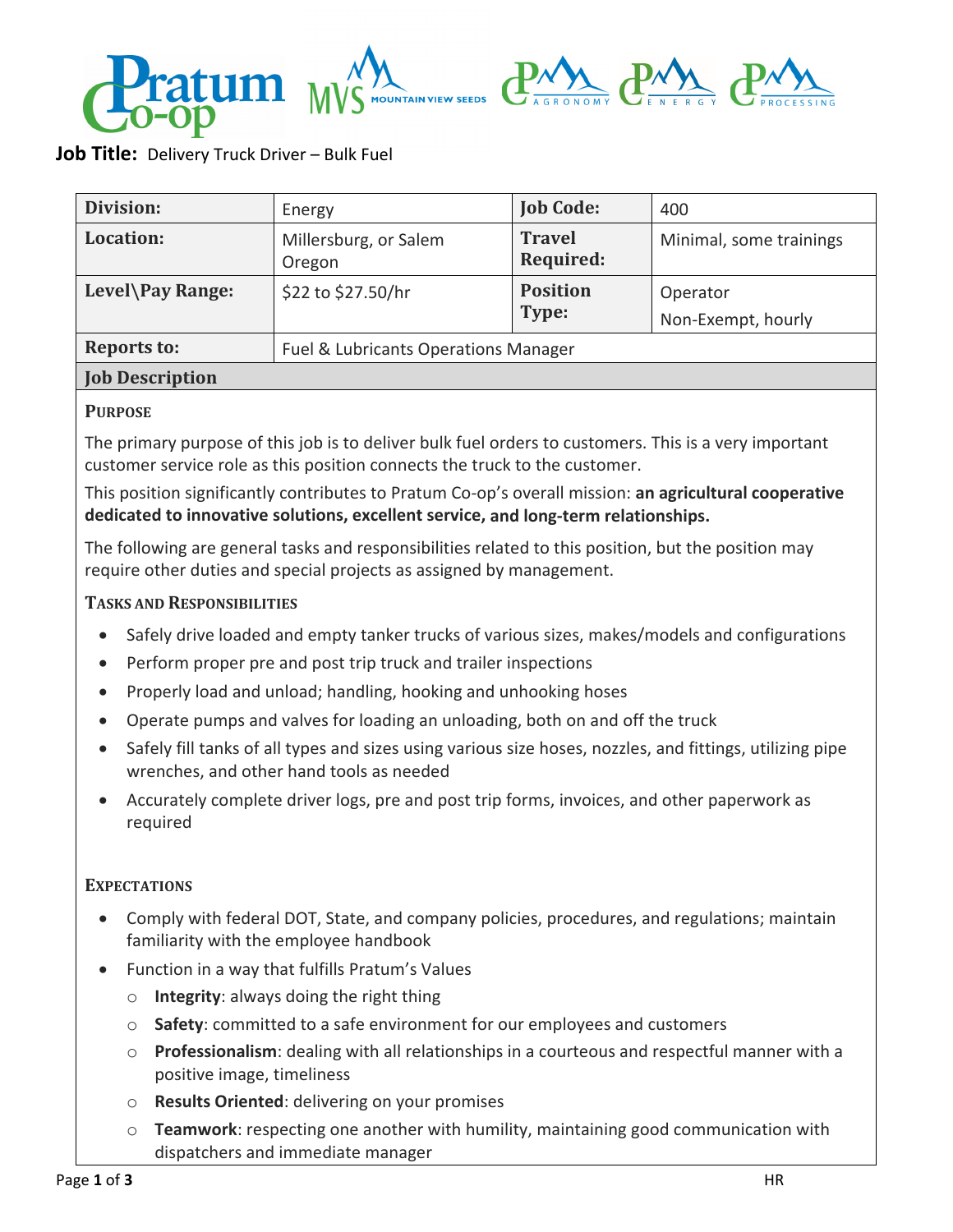

## **Job Title:** Delivery Truck Driver – Bulk Fuel

- o **Stewardship**: careful and responsible management of our resources and environment
- o **Customer Service**: exceeding expectations of those we serve, maintaining great relationships

### **QUALIFICATIONS AND EDUCATION REQUIREMENTS**

- Must hold a Class A or B commercial driver's license with Tank, Hazmat with endorsement
- Must be able to pass a pre-employment drug screen
- Minimum one-year experience driving a tanker truck
- On-the-job training available

#### **PREFERRED SKILLS**

- Able to drive truck off road, and on roads that are narrow and have steep inclines
- Able to properly install tire chains in snowy, icy and muddy conditions

## **ADDITIONAL NOTES** *. . .*

- **•** Equipment Provided
	- o Credit and fuel cards
	- o Cell phone (or phone allowance)

| Prepared By:               | Mark Garland, HR Manager                                         | Date:      | June 20, 2019 |
|----------------------------|------------------------------------------------------------------|------------|---------------|
| Approved By:               | Brian Mendenhall, Fuel &<br><b>Lubricants Operations Manager</b> | Date:      | 03/11/2020    |
| Last Updated By:           | Brandi Hollstein, HR Generalist                                  | Date/Time: | 05/16/2022    |
| <b>Employee Name:</b>      |                                                                  | Email:     |               |
| <b>Employee Signature:</b> |                                                                  | Date:      |               |